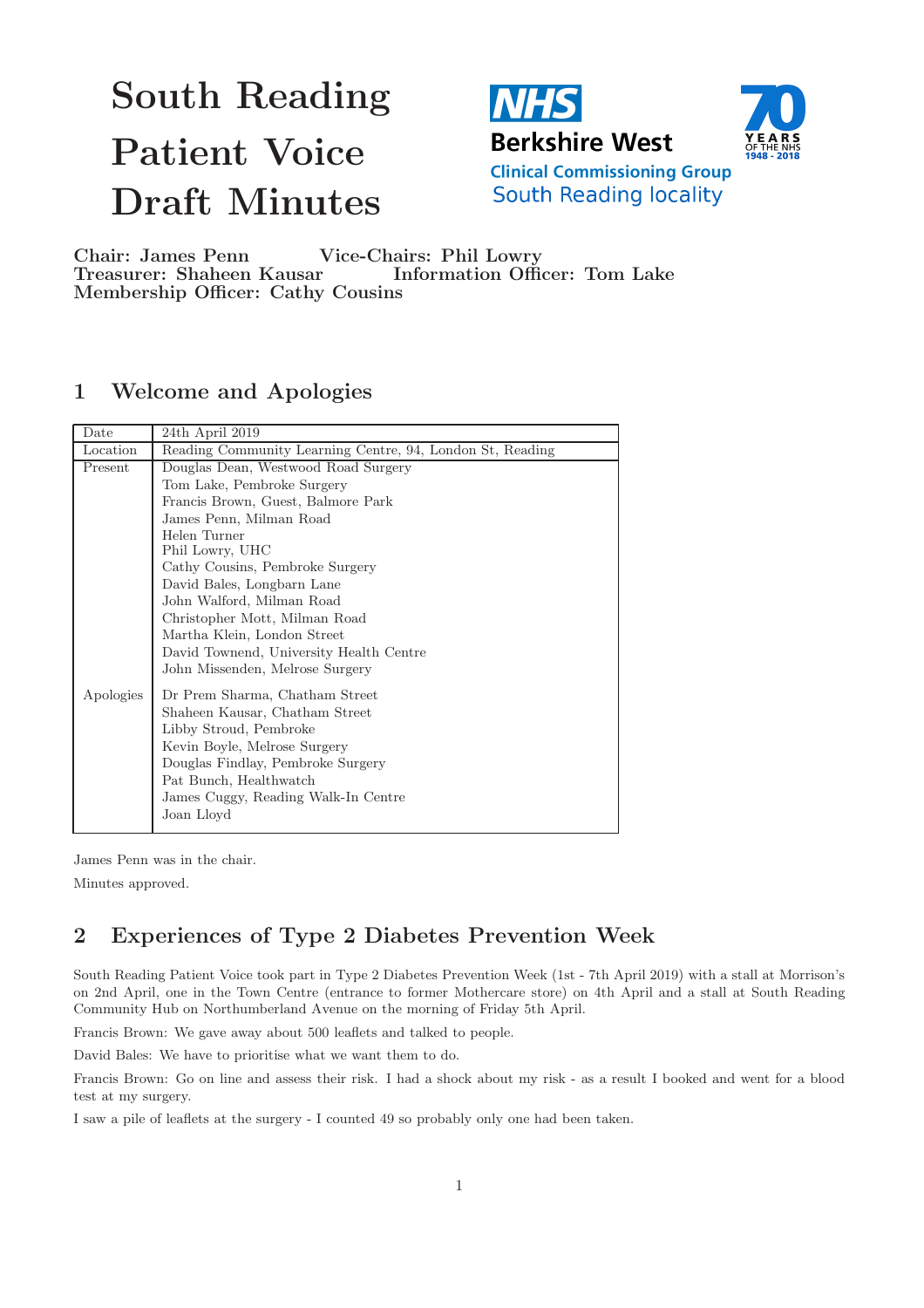We need to ask local surgeries if they have had increased referrals.

Martha Klein: Can we get to parents outside primary school?

David Townend: College age students would be useful.

Phil Lowry: 40% of 11-year olds leaving primary school are obese. If they don't change they will become diabetic. This will destroy the NHS. Typical buscuits contain 34% sugar. Nutella has 60% sugar.

And "diet"/"lite" products have often sugar substituted for fats.

Douglas Dean: Before diagnosis I didn't think of diabetes.

Phil Lowry: The food manufacturers are packing their goods with sugar while the government says they should reduce.

James Penn: While at Morrisons' I went round the store and looked around - looked at the cakes in the bakery section. I was afraid we would get thrown out for affecting trade. And so many Easter eggs.

Francis Brown: Younger people were more interested. I used the opening "Could you show this to a friend.".

Phil Lowry: With the South Asians they are adapted to gut infestations and this leads to greater susceptibility to developing Type 2 Diabetes.

Christopher Mott: I went to Wilkos enquiring about Easter Eggs and there were 20 large varieties - all milk chocolate. The whole industry is focused on the sweetest milk chocolate.

John Walford: Going back to school - we had only free milk.

David Bales: I once had a wartime cook book - with many recipes containing sugar.

Tom Lake: SUgar was rationed - so you had to choose your treats.

Cathy Cousins: When I was teaching it was decided that children should have access to water at all times. Parents complained that their child only drank squash. This was not allowed by the schools, and eventually they were all used to drinking water and enjoying it.

Francis Brown: This hydration fixation is somewhat overdonw. You have to be seriously dehydrated to lose concentration.

Cathy Cousins: The introduction of fruit for the youngest children (can be carrots or tomatoes too) has got the children very used to this.

## 3 Diabetes Prevalence

Francis Brown: Chatham Street have been told by the CQC that they are not doing enough health tests.

And this occurs because the CCG is not pressing primary care for quantitive evidence.

Douglas Dean: I was diagnosed by an annual medical at work - no thanks to my GP.

Christopher Mott: Milman Road is showing lots of notices about eye screening at the surgery.

## 4 PPG Reports

#### 4.1 Milman Road

Christopher Mott: How many practices have a wheelchair in case of emergency?

Dr Morris, one of the original partners at Milman Road, died and his wife wanted to donate the wheelchair. It was refused on grounds relating to insurance. But many surgeries have a wheelchair - under public liability insurance. Many churches and supermarkets do have them. This wasn't a case of lack of space. The objection was about insurance. In case of evacuation, or collapse this seems essential.

Tom Lake: How many do emergency planning?

Christopher Mott: Milman Road does regular fire drills, which include carrying people down the stairs.

Our next PPG meeting will be in June.

### 4.2 London Street

Martha Klein: Our next meeting is in June. I received a lot of relevant data from Francis and need to digest it, then I will talk to Francis.